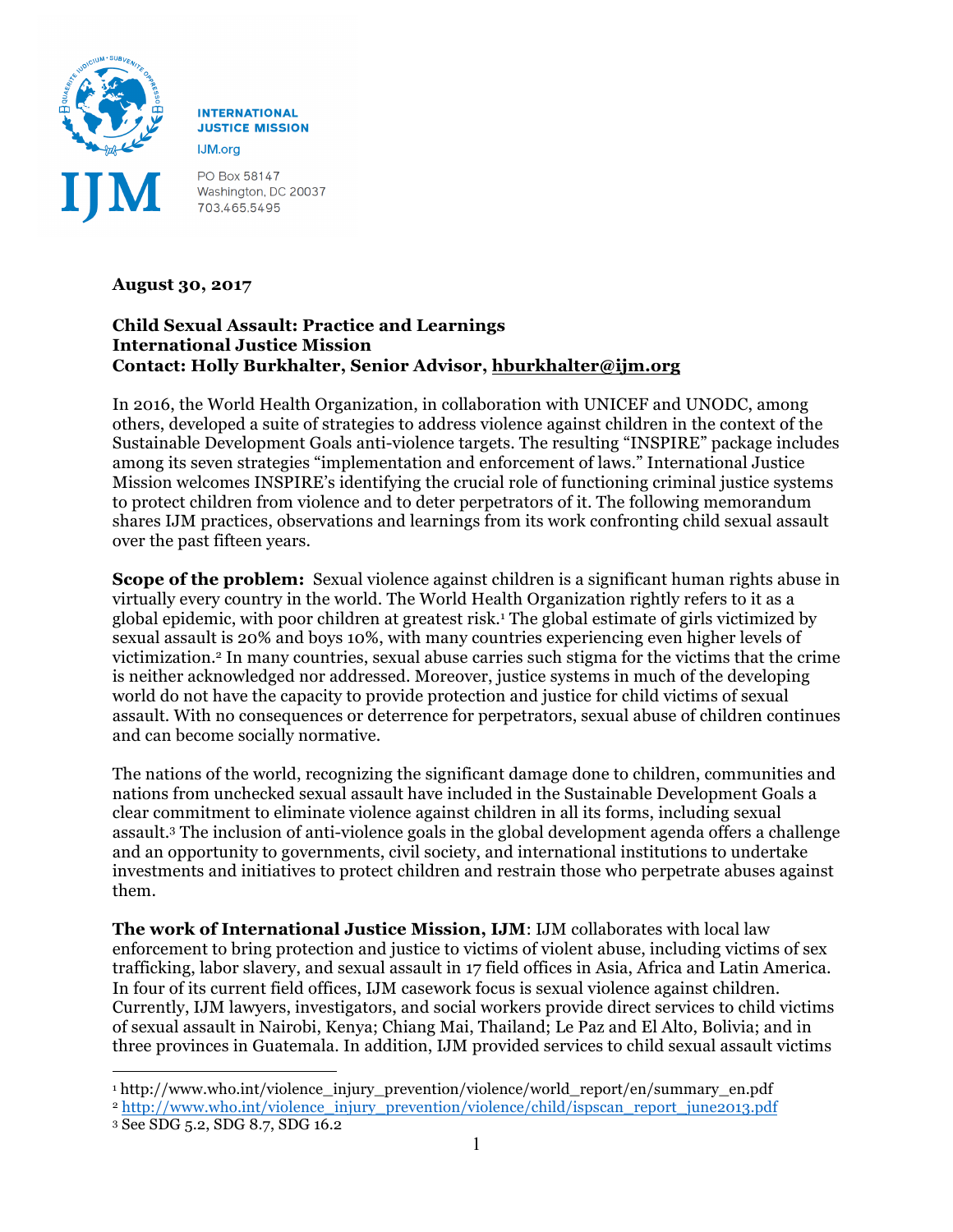and assisted in prosecuting perpetrators of the crime in Rwanda from 2007 to 2015 and the Philippines from 2000 to 2016.

In its work to address sexual assault, IJM has served over 700 individual child victims by offering case management services and free legal assistance and securing trauma-informed psychosocial services for the survivors and their families. Simultaneously, IJM assists criminal justice officials in investigating and prosecuting suspected perpetrators, employing a "collaborative casework" approach. Collaborative casework involves IJM experts assisting local law enforcement officials on individual, real-time cases, providing them tangible, hands-on support. IJM has assisted in the prosecution and conviction of 585 perpetrators of child sexual assault in Asia, Africa and Latin America.

IJM's collaborative casework model contributes to capacity development for local criminal justice authorities and brings relief and protection to individual child victims of sexual assault. In addition, collaboratively working cases through every stage of the judicial process provides a diagnosis of gaps and weaknesses in the criminal justice system. Once those gaps and blockages come to light, IJM and its local government partners implement strategies in their system reform programs to address them.

In the course of working alongside police, prosecutors, courts, and social welfare officials on hundreds of individual cases, IJM has seen that it is possible for even very poor countries to secure substantial improvement in criminal justice process and outcomes for child sexual assault cases. We have seen that it is possible for the number of successful prosecutions to increase and that child victims and their families can be restored and rehabilitated.

The following observations are based on IJM-assistance to both child sexual assault victims and criminal justice officials (police, prosecutors, courts, and social service agencies) in Rwanda, Kenya, Philippines, Bolivia, Guatemala, and Thailand.

**Assessing Scope of the Crime:** A robust and candid assessment of the scope and nature of sexual violence against children is a natural and effective way to bring the issue into prominence for civil society and government agencies and to encourage acknowledgement and ownership of the problem. Estimating the prevalence of child sexual assault is difficult, however, because of stigma against victims, social norms that do not view sexual assault as a crime, under-reporting of the crime, and lack of government capacity to collect crime data. Nonetheless, there have been important gains made over the past decade in gathering data on violence against children (including sexual assault) at a national level and using that information to inform national plans to combat it.

One model was developed by Together For Girls (www.togetherforgirls.org), a global partnership that provides expert resources to carry out national surveys and data collection on all forms of violence against children. The organization collaborates closely with all relevant national government ministries, including justice, health and education sectors. Together For Girls in collaboration with UNICEF conducts Violence Against Children (VAC) surveys that bring clarity and urgency to violence against children, including sexual assault. Engaging all relevant sectors of government, including police, prosecutors, and courts contributes to ownership by national governments and serves as a strong basis for developing national strategies to address the issue.

The inclusion of targets on violence against children in the SDG's is an opportunity for international agencies such as UNICEF, UNODC, WHO and other partners to help build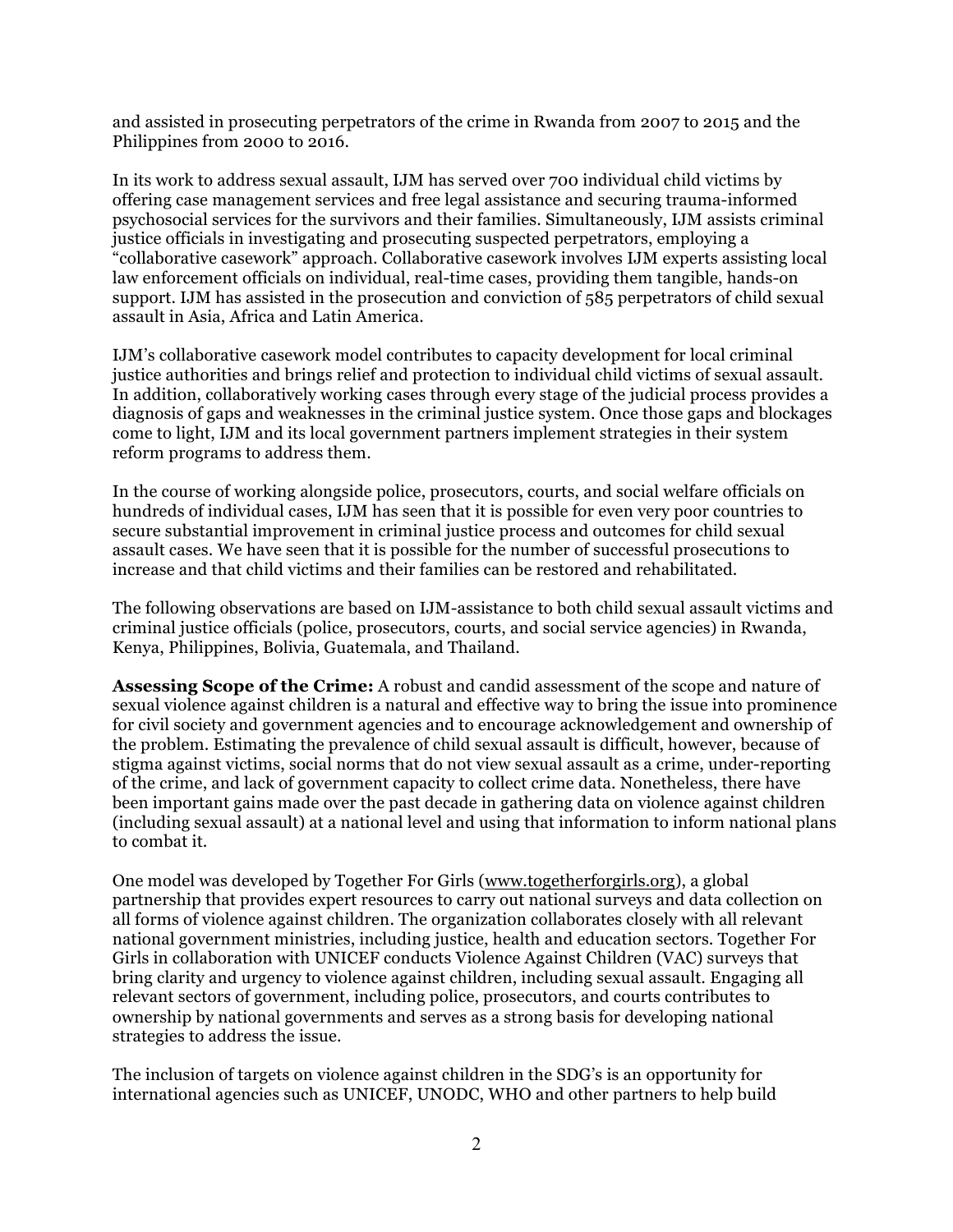government capacity to assess the scope of violence against children, as Together For Girls does in its VAC studies.

IJM has found in our child sexual assault casework that government record keeping is scarce and limited. In Guatemala, for example, IJM conducted a case file review of 61,082 cases of sexual assault filed during the period 2008-2012. Only 47,012 of the 61,082 sexual assault victims had their ages recorded. Of those whose age was known, 44% (20,590 victims) were children and 56% (26,422 victims) were adults. It is important to note that of the 14,070 victims whose age was not recorded, many were likely children.4

At a minimum, governments and donors should commit to equip and train national, state or department and local criminal justice officials to use a standardized, computerized format to register essential information on violence against children, disaggregated by age, sex, and geographic locale, and capture key indicators of government response.

In addition, Government data collection on child sexual assault cases could include the following indicators:

Indicators of criminal justice system professionalism: meeting standards for time frames (such as time between arrest and formal charge, time from the initial hearing to final hearing), number of and reason for trial adjournments, sentencing guidelines, charging guidance.

Indicators of child-friendly capacity: e.g. use of Gesell chambers,5 use of One-Stop Centers6 for evidence collection and forensic examination, crisis intervention services, referral to psychosocial services, witness protection, trauma-informed practices throughout the criminal justice process, number of times children are interviewed, proper processes within child welfare that utilize kinship care or foster care with therapeutic shelters as a last resort to minimize disruption of the child's environment.

Indicators of perpetrator restraint/accountability: time elapsed from report of sexual assault to investigation, arrests, restraint of suspects pending trial, percentage of cases going to trial, total length of time for criminal case.

**Assessing Government Capacity:** A crucial component of building a strategy to protect children from sexual assault and restrain and deter perpetrators of the crime is an assessment of current government capacity to respond to the crime. Using both quantitative and qualitative methods, researchers can identify where the justice system is functional, and where it is weak or

<sup>&</sup>lt;u>.</u> <sup>4</sup> Guatemalan Criminal Justice System Performance Study, 2008-2012: Indicators of Practice, Process and Resolution within Cases of Child Sexual Assault (2013)

https://www.ijm.org/sites/default/files/resources/Guatemala%20Public%20Justice%20System%20Perf ormance%20Study.pdf

<sup>5</sup> A Gesell chamber is a comfortable, victim-friendly room where a child's testimony can be received and recorded so that the victim does not need to face the alleged perpetrator in the courtroom. An experienced social worker or psychologist questions the victims while judicial officials are able to observe from behind a one-way mirror. Resource: UNODC training manual on use of Gesell Chamber in Panama. https://www.unodc.org/ropan/en/IndexArticles/PANT37/2015/manual-de-utilizacion-de-camaragesell.html

 $\overline{6}$  One Stop Centers are first response facilities located in clinics, hospitals, or judicial buildings where women and child victims of assault can report the crime and receive assistance; forensic evidence is collected and formal testimony accepted.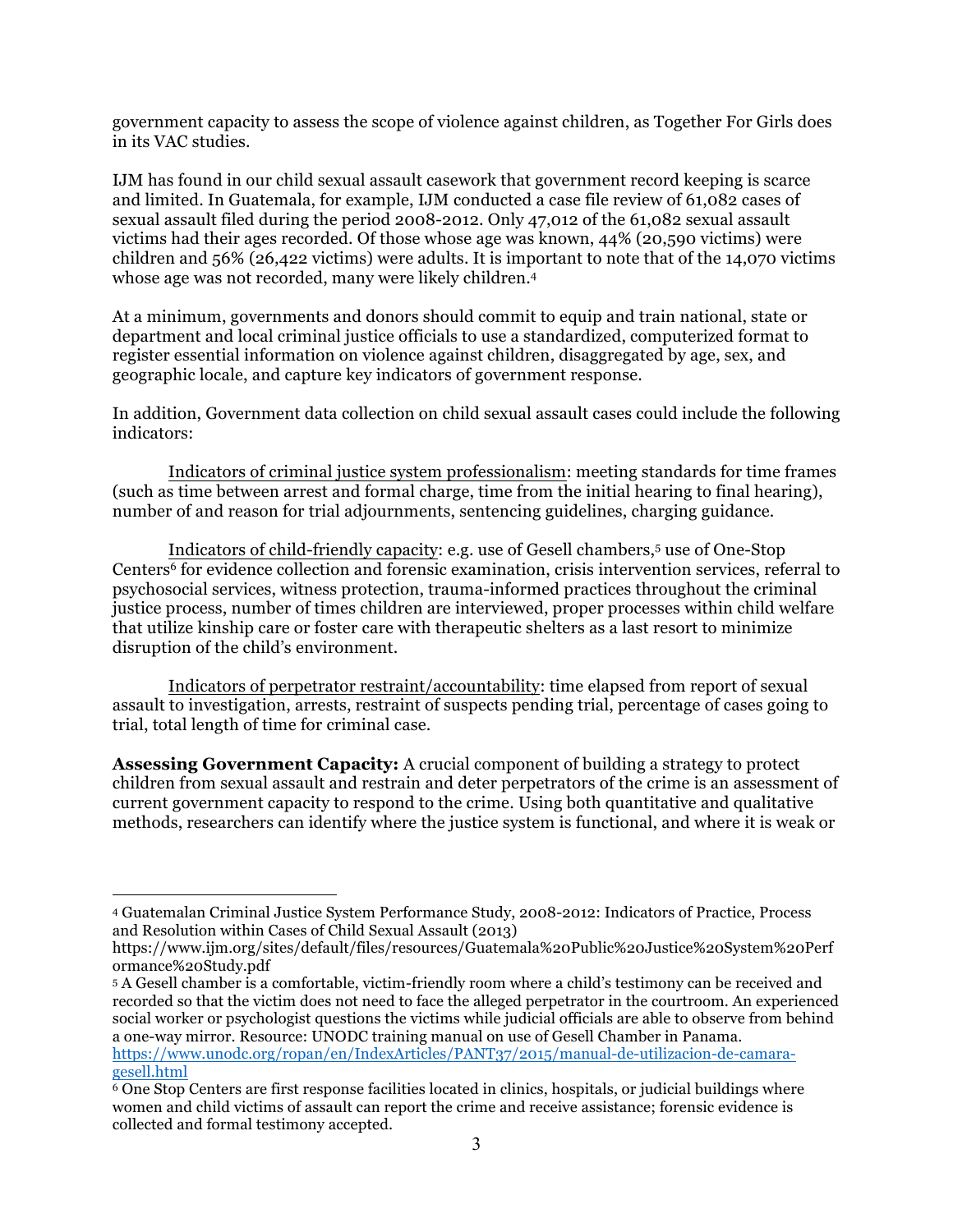nonfunctional. As noted above, International Justice Mission collaborated with the Government of Guatemala to analyze the justice system's performance in cases of child sexual assault.7 IJM found that over a 5-year period, of 61,082 cases of sexual assault filed, 36,166 cases of sexual assault were taken up by the Public Ministry (prosecution service). IJM analyzed 182 concluded child sexual assault cases (out of a total of 232 files) from the three provinces with the highest number of child sexual assault cases.

Analysis of the case files revealed that the majority (60%) of reported cases of sexual assault in the four-year period had not successfully completed the investigation phase by the end of the four-year period. Interviews with police and other justice system officials confirmed that police were poorly trained and motivated to investigate child sexual assault cases and that the police and prosecution service had little or no collaboration on sexual assault cases. Only 5.9 percent of reported cases actually reached a verdict. These and other findings from the study encouraged increased investment by the Government of Guatemala to improve police and prosecutor performance and prioritize sexual assault cases within the judiciary.

As governments, donors, and international agencies collaborate to build capacity to address sexual violence against children, it will be important to assess capacity and gaps in capacity of the criminal justice response to such cases. Ideally, researchers would evaluate case files as well as convening stakeholders to respond to the following:

- 1) What was the overall public justice system pipeline<sup>8</sup> for child sexual assault cases within a given period? How did the public justice system perform during the investigation and prosecution of child sexual assault cases? How effective was the public justice system during the investigation and prosecution phases of child sexual assault cases?
- 2) How did the public justice system treat victims during the investigation and prosecution of child sexual assault cases? Did this treatment minimize re-traumatization? What services did the public justice system provide to child victims of sexual assault? How was the public justice system involved in coordinating services to child sexual assault victims?
- 3) What were the strengths of the public justice system response; where were there gaps or challenges in the public justice system response to sexual assault of children?
- 4) What were stakeholders'9 perceptions of and confidence in the public justice system's ability to address child sexual violence cases?
- 5) What was the political will for a criminal justice response to sexual crimes against children?

**Committing to combat the crime:** Once national governments become informed of the scope of the problem of violence against children and assessed their justice systems' capacity to protect children and restrain those who perpetrate crimes against them, many develop national plans to take on the issue squarely.

The Government of Tanzania, which completed a Violence Against Children Study in 2011, developed a three-year national plan to address its findings, 2013-2016.10 In December, 2016,

<sup>1</sup> <sup>7</sup> Guatemalan Criminal Justice System Performance Study, 2008-2012 Indicators of Practice, Process and Resolution within cases of Child Sexual Assault

https://www.ijm.org/sites/default/files/resources/Guatemala%20Public%20Justice%20System%20Perf ormance%20Study.pdf

<sup>8</sup> The "public justice system pipeline" refers to the government officials involved from reporting to sentencing; and how these actors are involved and interact with one another and the victim. <sup>9</sup> Stakeholders include public justice system actors and NGOs that (1) collaborate with the PJS in the

investigation and/or prosecution of CSEC cases; and/or (2) directly provide services to CSEC victims.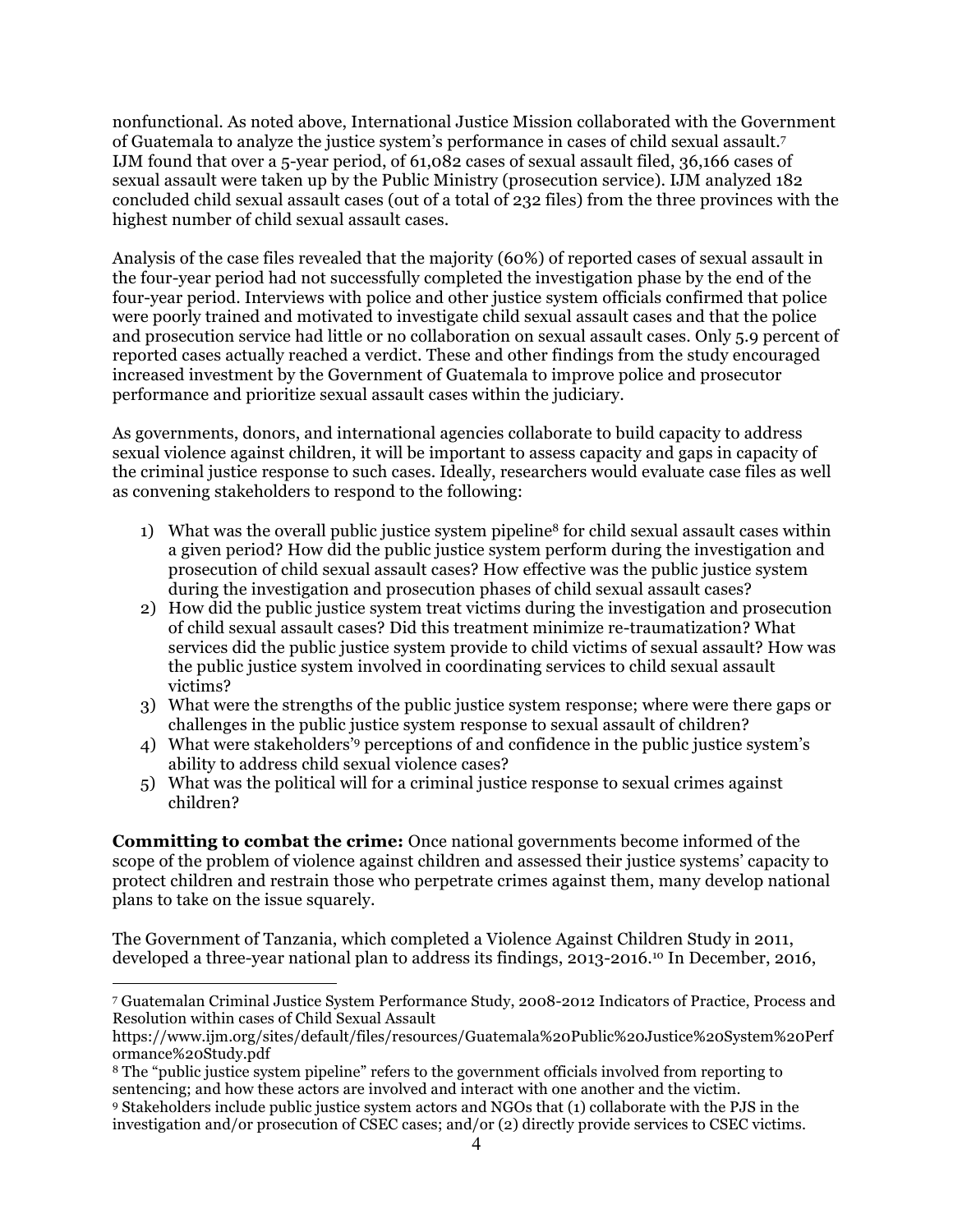the Government announced a follow-on five-year plan, developed in response to the Sustainable Development Goals on violence against children.<sup>11</sup> The Tanzania plan is noteworthy in its inclusion of tangible, measurable commitments and goals for its criminal justice system to combat violence against children.

For example, the 2016 plan includes the following commitments:

- Raising violence against children convictions from 7 percent to 50 percent
- Reducing the length of judicial proceedings for violence against children cases from 4 years to 12 months;
- Increasing One Stop Centers delivery of services from 4 to 26 locations<sup>12</sup>;
- Increasing the proportion of VAC survivors who experienced any violence and reported within 72 hours after an event from 30% to 65%;
- Rolling out and operationalizing Police Gender Children's Desk from 417 police stations to 600.

**Child Friendly Criminal Justice Process:** One of the most significant weaknesses in many countries' criminal justice response to violence against children is failure to observe victimfriendly procedures. In IJM's experience representing child victims in Latin America, Southeast Asia and Africa, we found that even in countries with perfectly adequate laws against child sexual abuse, government partners were not equipped, trained, or staffed to follow best practices to avoid re-traumatization of child victims. The lack of victim-sensitive approaches in the public justice system discourages victims, particularly those from poor, underserved, or marginalized communities, from engaging it. It accounts at least in part for substantial underreporting of the crime of child sexual assault.

When victims of sexual assault do engage the criminal justice system, frequently their experience is re-traumatizing, from the first point of contact until the case is closed. For example, in Bolivia where IJM assists child victims of sexual assault, survivors are often required to return to the scene of the crime and give their testimony there, sometimes with the perpetrator present. Practice has improved in some cases -- the suspected perpetrator is sometimes kept in a nearby car -- but this crime scene investigation/hearing is still a standard part of the trial process. Such practices are invariably traumatic for child victims of sexual assault; governments should modify crime scene reconstruction procedures to exempt sexual assault victims from being present.

IJM learned in its case file review of child sexual assault cases prosecuted in Guatemala that on average, child victims were required to recount their story to approximately eight different professionals, each from a different criminal justice system institution. The case file review also showed that the mechanisms to avoid the re-traumatization of minors in the criminal process are under-utilized. Only 1.52% of CSA cases between 2008 and 2012 applied pre-trial testimony procedures. None of the 182 cases reviewed utilized the Gesell Chamber. One percent of cases used close captioned television (CCTV) to receive the testimony of victims of child sexual

1 <sup>10</sup> Tanzania 3-year plan; http://www.togetherforgirls.org/wpcontent/uploads/Tanzania\_FINAL3\_year\_national\_plan.pdf

<sup>11</sup> Tanzania 5-year plan;

http://www.mcdgc.go.tz/index.php/publications/more/national plan of action to end violence agai nst\_women\_and\_children\_in\_/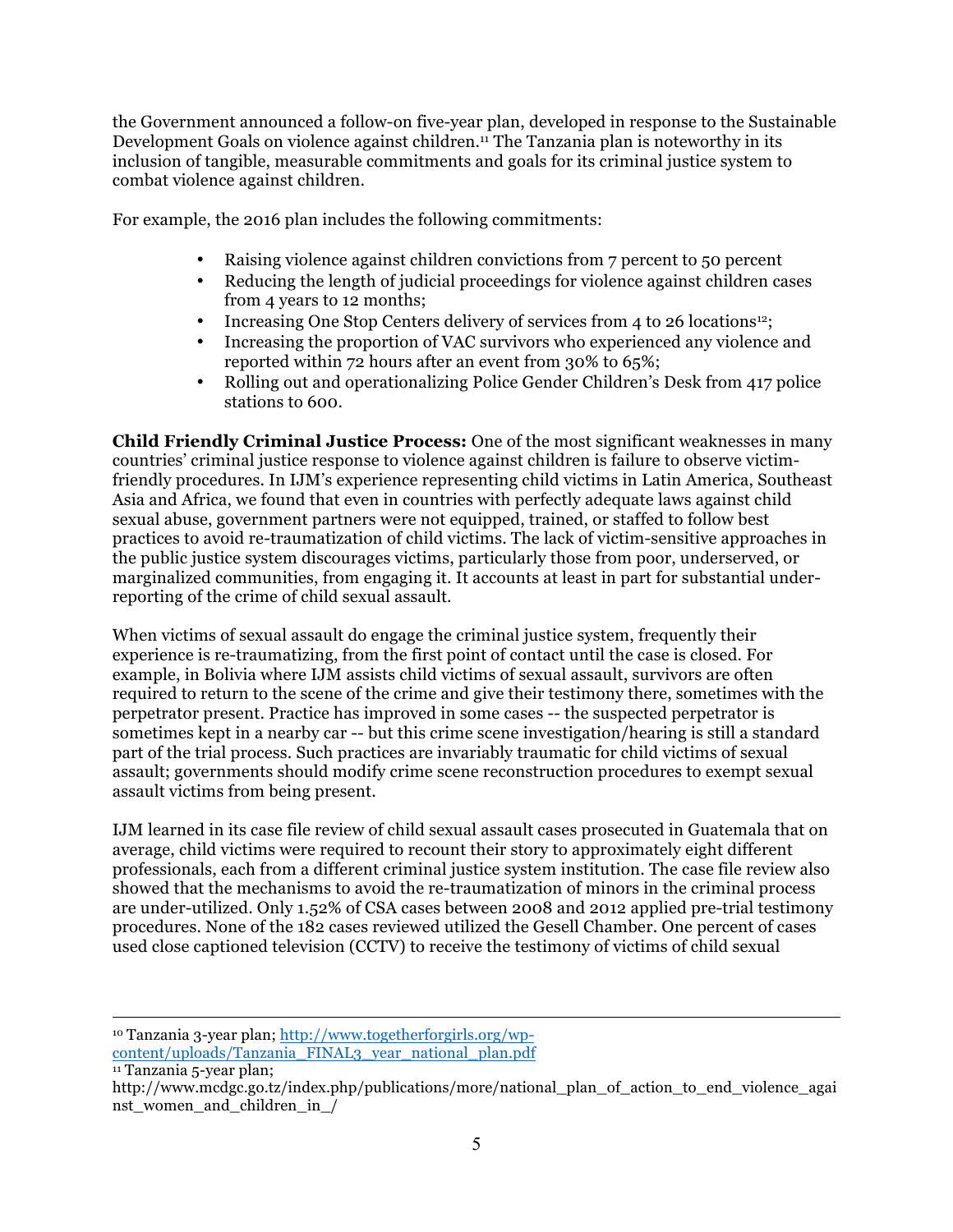assault, and only 5% of cases used a folding screen to avoid confrontation between the minor victim and the alleged perpetrator.13

IJM social workers in Chiang Mai, Thailand, who provide services to child victims of sexual assault, state that reporting to police can be deeply traumatizing and even dangerous. Many of IJM's clients are members of Hill Tribe minority groups who lack Thai citizenship. Victims are apprehensive about interacting with police or other government officials for fear of exposing their identity and being harassed. In addition, some of IJM's clients have experienced trauma and shame as a result of the lack of victim-friendly approaches employed by law enforcement; for example, many children are often asked by officials to repeat details of the abuse multiple times.

On a more positive note, given the opportunity, IJM's government partners have been eager to redress the problem. International Justice Mission shares trauma-informed approaches with the police, prosecutors, court personnel and social welfare officials when collaborating on child sexual assault cases. IJM also engages in extensive training for government officials, NGO's, and community leaders in a trauma-informed and child-friendly judicial process and in trauma focused care for child survivors of sexual assault.

According to the National Center for Trauma Informed Care14, a trauma-informed system 1) realizes the widespread impact of trauma and understands the potential paths for recovery; 2) recognizes the signs and symptoms of trauma in clients, families, staff, and others involved with the system; 3) responds by integrating knowledge about trauma into policies, procedures and practices; and seeks to actively resist re-traumatization. By being trauma informed, service providers create environments wherein survivors can heal and thrive.

In the Philippines IJM collaborated with the Department of Social Welfare and Development (DSWD) to ensure that service providers were equipped to work with trauma survivors in their care. At the direction of the DSWD Secretary, IJM, DSWD and the Consuelo Zobel Foundation developed a Trauma Informed Care Training Curriculum (TIC), a three-day program with follow-up over the course of six months. The curriculum, based on a needs assessment of DSWD capacity, was piloted before implementation. In July, 2015, the Trauma Informed Care Training Curriculum became an official DSWD curriculum. In its first year of implementation, 130 justice system participants were trained.

IJM and DSWD gained important insights from the TIC training program, including the need for the entire social welfare system to be trauma informed, the necessity of on-going training of participants in the social welfare system, and the importance of training service providers on how trauma impacts the brain to equip them to better understand trauma survivors in their care.

<sup>1</sup> <sup>13</sup> Guatemalan Criminal Justice System Performance Study, 2008-2012 Indicators of Practice, Process and Resolution within cases of Child Sexual Assault

https://www.ijm.org/sites/default/files/resources/Guatemala%20Public%20Justice%20System%20Perf ormance%20Study.pdf

<sup>14</sup> https://www.nasmhpd.org/content/national-center-trauma-informed-care-nctic-0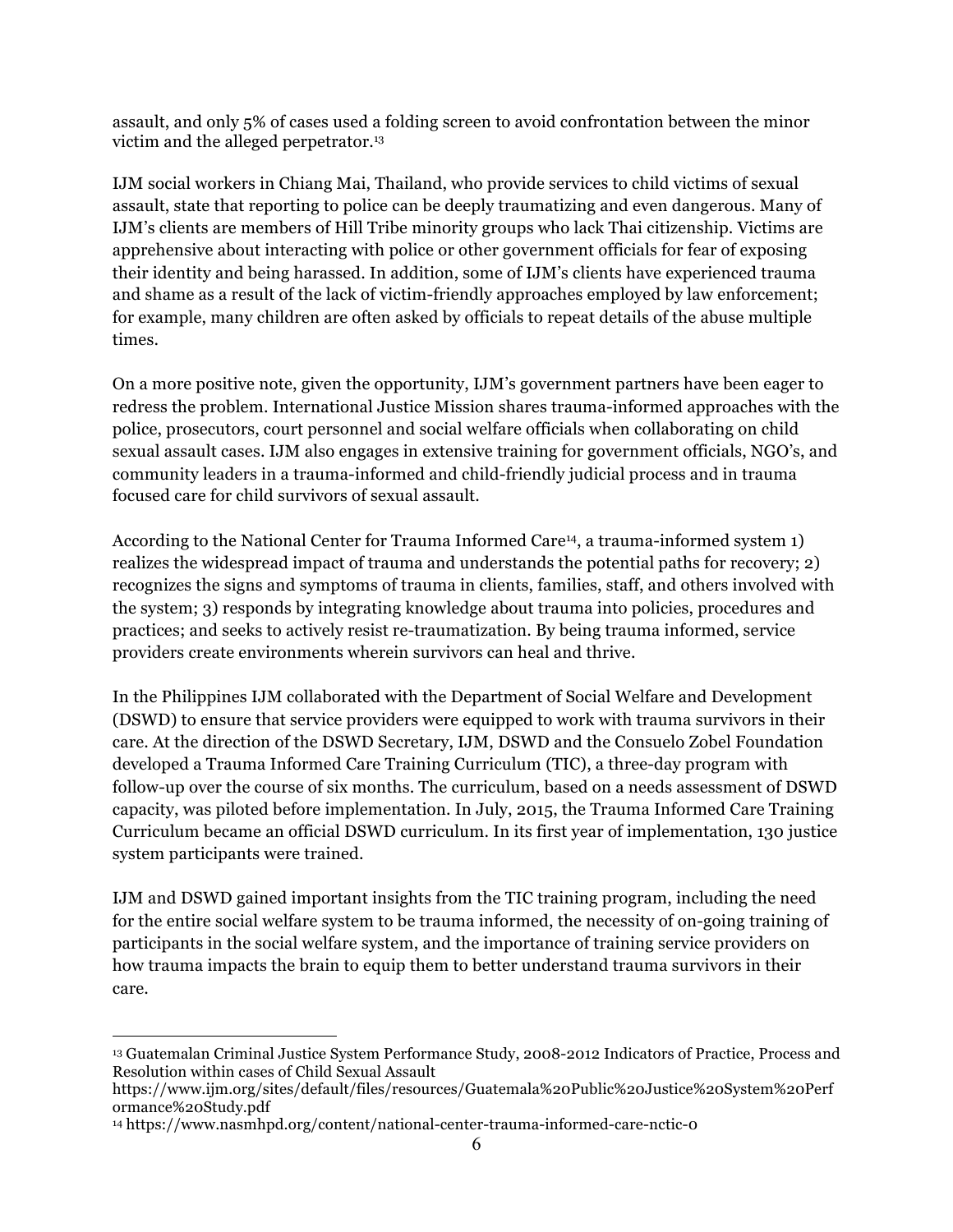One of the most important insights from the program was that training contributed to a measurable increase in capacity for service providers. For example, an independent evaluation of the impact of the TIC Curriculum at a government aftercare shelter for girls found that an overwhelming majority of the participants developed a deeper understanding of the phenomenon of trauma and its effects on survivors and the people who work with them; staff retained a functional understanding of trauma and its effects on survivors and the people who work with them, six months post-training; there were discernable attempts by staff to apply the trauma concepts that they learned from the TIC training; staff were increasingly viewing their clients' baffling behaviors as potential reactions to trauma triggers; staff were more mindfully responding to clients' bewildering behaviors with trauma-informed approaches.

In Guatemala, IJM collaborated with UNICEF and with the Public Ministry (prosecution service) to develop child-friendly processes for police, prosecutors, and courts. In March 2013, the Attorney General approved the General Instruction No. 2-2013 for the attention and criminal prosecution for crimes committed against childhood and adolescence. In May 2013 the Supreme Court of Justice published Agreement No. 16-2013, which approves the Protocol to hear testimonies from child victims or witnesses in the legal process.15 Those standards are now required at the national level; IJM assisted with adoption and adherence by conducting trainings for prosecutors and judges throughout Guatemala.

IJM has found that a very common impediment to victim-sensitive criminal justice process is the failure of courts to handle child sexual assault cases on a continuous basis. Instead of prosecuting a case and remaining in court until it has been completed, cases stop and start with dozens of adjournments. Adjournments occur simply because a judge, prosecutor, or defense attorney fail to appear. IJM has found in the countries in which it operates that it can and does take literally years to reach a verdict in a case of child sexual assault. Such a lengthy process means that few cases reach conviction, which undermines the possibility of creating actual criminal deterrence for sex crimes against children. Moreover, the lengthy process creates physical and emotional burdens for victims and their families hoping to secure justice in their cases and discourages others from bringing cases forward.

Thus one of reforms most needed in child sexual assault cases is a mechanism for continuous hearings or fast track procedures. Some countries have designated women and children's courts which, in theory, can streamline a process. But the approach can backfire. One study of ten fast track courts established in the Indian state of Karnataka found that the new specialized courts in some cases had a lower conviction rate than ordinary courts.16

In 2013 Guatemala created a specialized court for cases of violence against women, sexual violence, and sexual exploitation for the purpose of hearing all such cases. Unfortunately, the new court did not have enough judges or staff to meet the demand and the concentration of cases created a bottleneck and considerable slow-down of the judicial process.

<sup>1</sup> <sup>15</sup> See Appendix 1 for an English language translation of the Guatemala protocols.

<sup>16</sup> http://clpr.org.in/the-myth-of-speedy-and-substantive-justice-a-study-of-the-special-fast-track-courtsfor-sexual-assault-and-child-sexual-abuse-in-karnataka/ Note the robust findings and recommendations, pp 28-30.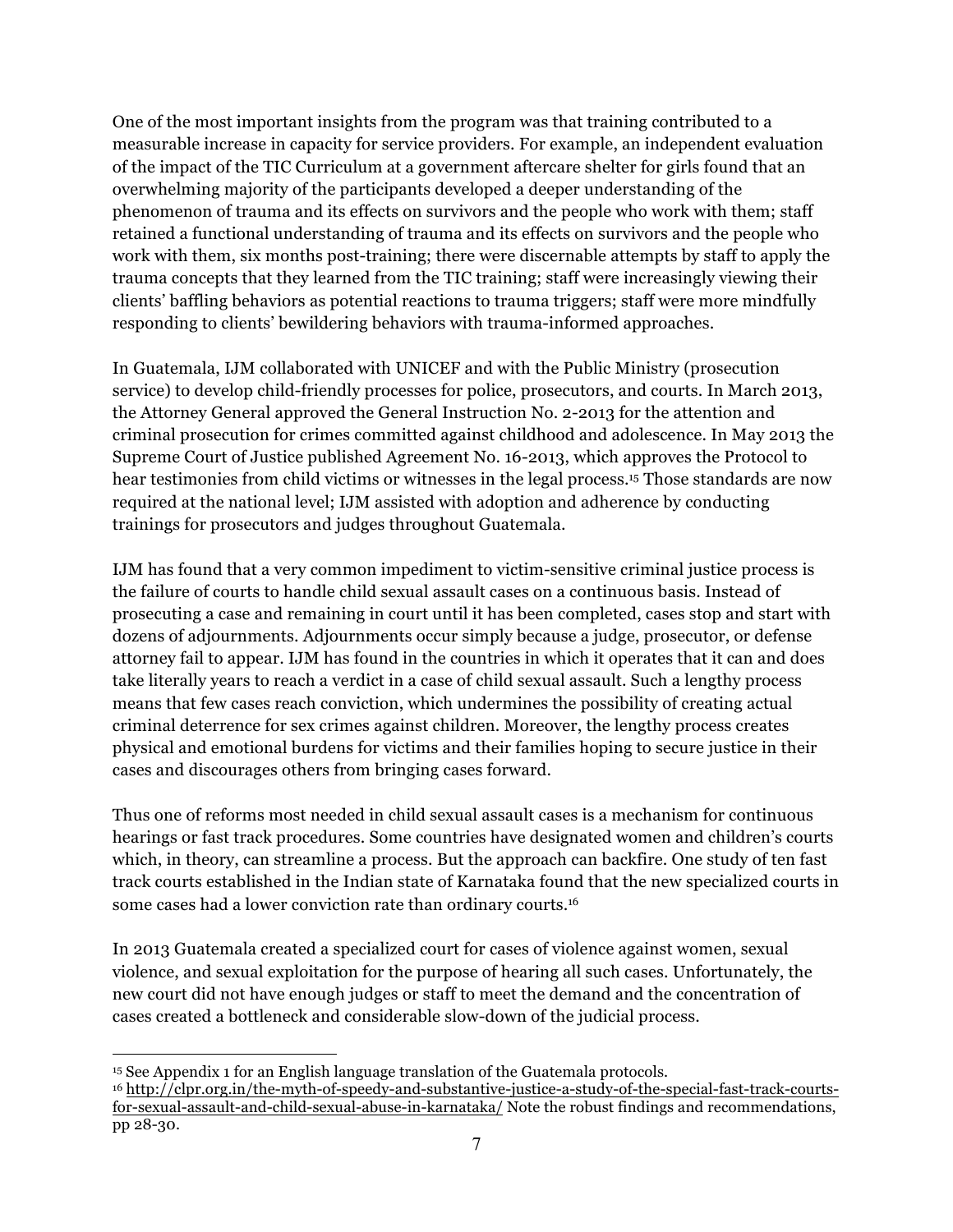The following IJM casework data shows the impact of creating a special court for sexual assault cases:

- In 2012: 46 IJM- assisted cases reached verdict.
- In 2013: 36 IJM-assisted cases reached verdict
- 2014: 15 IJM-assisted cases reached verdict
- 2015: 9 IJM-assisted cases reached verdict
- 2016: 19 IJM-assisted cases reached verdict
- 2017 to date: 21 IJM-assisted cases reached verdict.

Clearly, the establishment of the children's court with only three specialized judges, had a dramatic impact on the number of cases coming to conclusion. By the second half of 2015, there were six specialized judges and by the end of 2016 there were 15 specialized judges, which is contributing to a gradual increase in cases coming to verdict, though the number of judges are far from adequate to address the need.

The UN system has been in the forefront of developing best practices and guidance for victimfriendly law enforcement and criminal justice in cases of violence against women and children, including sexual assault of children. An extensive resource may be found in UN Women's "Essential Services for Women and Girls Subject to Violence" (2015). <sup>17</sup> The guidance includes three essential services modules, of which one is specific to justice and policing. It provides detailed victim-sensitive standards on every aspect of the judicial process, from the first contact with police throughout and following a trial.

Another resource is The International Association of Chiefs of Police, which provides a model policy for police response to sexual violence against women and children.18

The National Child Traumatic Stress Network is an important resource on all aspects of trauma informed systems.19

UNODC's Guidance in Matters Involving Child Victims of Crime provides a model of a traumainformed criminal justice process for child victims. <sup>20</sup>

**Care for Child Victims of Sexual Assault:** IJM has provided legal and trauma-informed psychosocial services for over 700 child victims of sexual assault. In each case, IJM assigns a case manager who coordinates care and services for the victim and in many cases for siblings and other family members as well. IJM accompanies the victim throughout the legal process, and collaborates with child welfare officials and NGO partners on restoration and reintegration.

Children in orphanages or other institutions are often at particular risk for abuse. IJM's Kenya team has received many case referrals from orphanages and represented victims and assisted

1

<sup>&</sup>lt;sup>17</sup> http://www.unwomen.org/en/digital-library/publications/2015/12/essential-servicespackage-for-women-and-girls-subject-to-violence.

<sup>18</sup> http://www.evawintl.org/library/DocumentLibraryHandler.ashx?id=93

<sup>&</sup>lt;sup>19</sup> http://www.nctsn.org/resources/topics/creating-trauma-informed-systems

 $^{20}$ https://www.unodc.org/pdf/criminal\_justice/Guidelines\_on\_Justice\_in\_Matters\_involving Child\_Victims\_and\_Witnesses\_of\_Crime.pdf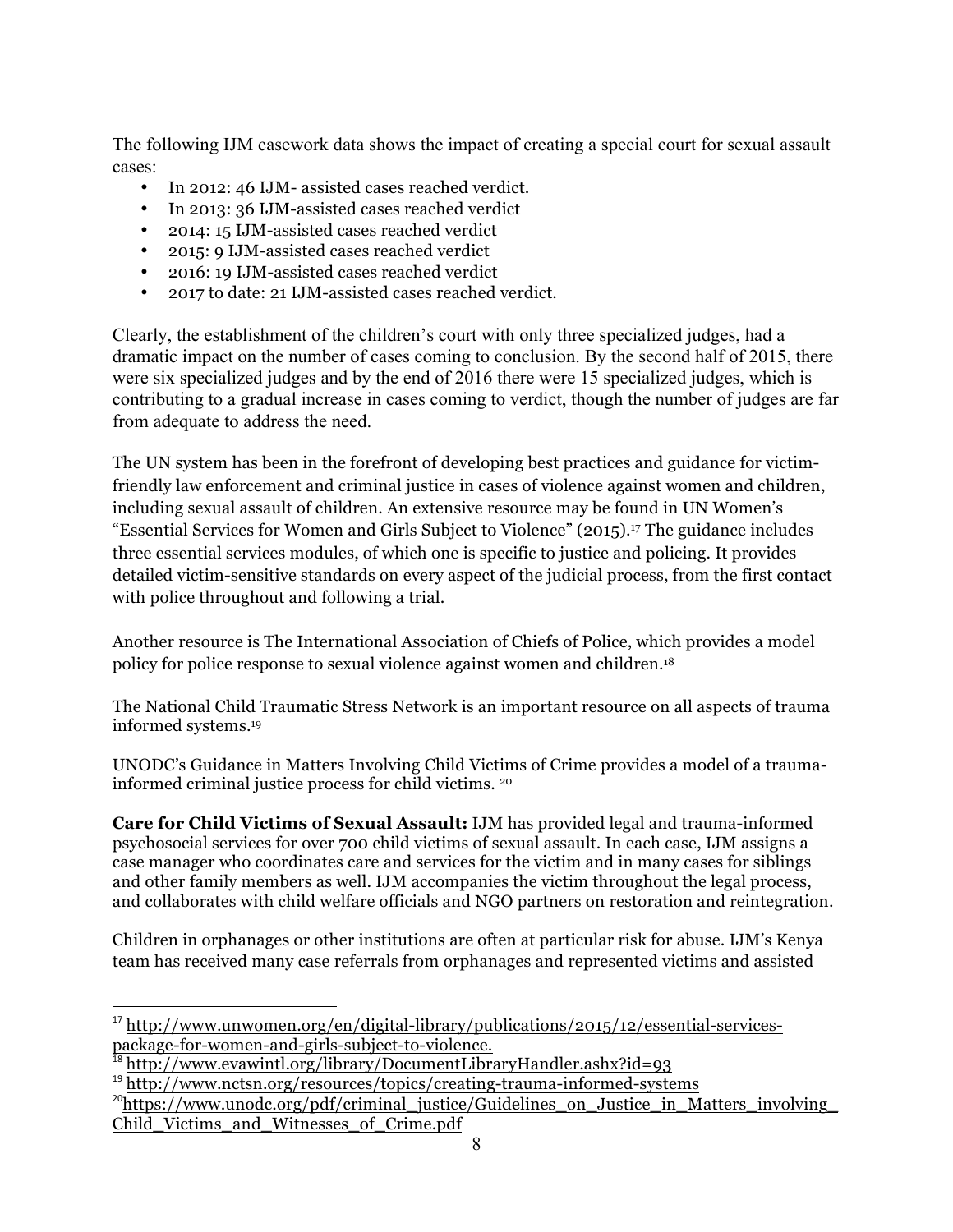prosecutors in bringing perpetrators to justice. One way of keeping institutionalized children safe is by ensuring that orphanages have clear child protection policies.

IJM/Kenya's aftercare team has trained several orphanages on child protection policies and insisted that each orphanage have an up to date policy. The policy should include avenues for the children to report cases of actual abuse or attempted abuse. Additionally, government child welfare authorities must be equipped with the knowledge and resources to adequately supervise orphanages. In Kenya, the Children's Department is legally mandated with the responsibility to safeguard children in orphanages. They are to conduct random visits and assess whether the orphanages comply with the standards of care. However, due to resource constraints, this does not happen as frequently as needed.

IJM has a strong preference for child victims remaining in their homes when it is safe to do so. However, in the overwhelming majority of child sexual assault cases perpetrators are known to the child, and are often members of the child's family.21 For a home to be safe, it is crucially important that authorities investigate and apprehend individuals suspected of sexually assaulting a child and remove them from the home or community. In a minority of cases, when children cannot be protected at home, temporary shelter and transition services are needed. IJM works closely with child welfare officials to secure appropriate emergency placements, and works with local service providers to provide appropriate care, including Trauma-focused Cognitive Behavioral Therapy (TFCBT).

TFCBT is a form of therapy for victims of sexual assault and other forms of violence and abuse. It is one of the most rigorously researched and evaluated treatments for trauma, and has been found to be the most appropriate approach for child victims of sexual assault.22 IJM offers TFCBT to all its clients. IJM has found in the countries in which it operates that very few social workers, either in the private sector or in government agencies, have been trained in TFCBT or any other trauma-focused care model. Accordingly, IJM social workers train hundreds of practitioners in TFCBT, including those working in government social welfare agencies. In Kenya, for example, IJM social workers trained 80 to 100 counselors from both public and private hospitals on an adapted TFCBT method of counseling and provided mentoring sessions to counselors as well as group professional supervision. The majority of those trained incorporated TFCBT into their day-to-day counseling.

IJM measures the effectiveness of its aftercare for clients using a tool called "Aftercare Successful Outcomes" (ASO.)23 IJM social workers use a data collection form to assess their clients' progress in each of seven domains, including protection, mental health and well-being, economic empowerment and education, support systems, housing and health. An assessment is made three times: at the first contact with the client, at the end of the client's participation in IJM's aftercare program, and one year later. IJM began using the tool to evaluate its aftercare for child sexual assault clients in 2013.

**One Stop Centers:** The World Health Organization in its Guidelines for Medico-Legal Care for Victims of Sexual Assault<sup>24</sup> states: "In some countries, the health and medico-legal components of the service are provided at different times, in different places and by different people. Such a process is inefficient, unnecessary and most importantly, places an unwarranted burden on the

1

<sup>21</sup> https://www.rainn.org/statistics/perpetrators-sexual-violence

<sup>22</sup> strhttps://www.ncbi.nlm.nih.gov/pmc/articles/PMC4413451/

<sup>23</sup> IJM's Aftercare Successful Outcomes measurement tool has been internally validated by IJM; external validation of the tool will be complete by the end of 2017. The tool will become publically available in early 2018.

<sup>24</sup> http://www.who.int/violence\_injury\_prevention/publications/violence/med\_leg\_guidelines/en/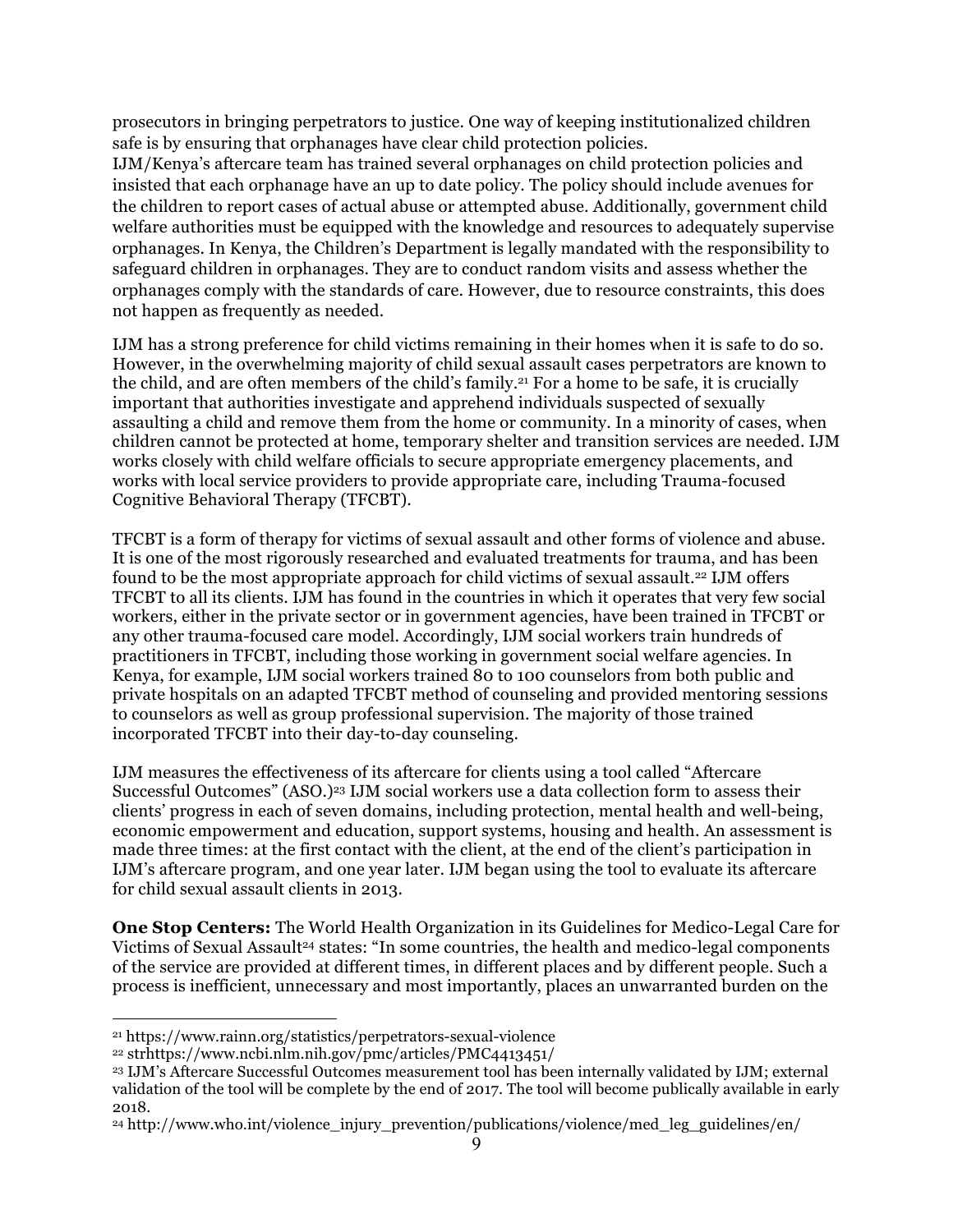victim. The ideal is that the medico-legal and the health services are provided simultaneously; that is to say, at the same time, in the same location and preferably by the same health practitioner. Policy-makers and health workers are encouraged to develop this model of service provision."

The so-called "One Stop Centers" are based on this model and represent one of the most important innovations in criminal justice for victims of sexual assault, including both women and children. One Stop Centers are first response locations that are created to provide immediate medical and legal services to victims of sexual assault. Ideally, One Stop Centers offer a full range of both trauma care and criminal justice services in a single location, which minimizes the number of times a victim must recount the abuse and maximizes collection of forensic and other evidence necessary to successfully prosecute cases. South Africa led in the creation of the One Stop Centers with its Thuthuzela Centers.25 The model is now in use in both developed and developing countries and is considered a best practice by the United Nations.<sup>26</sup>

IJM has had considerable experience with One Stop Centers, called "**"**Modelo de Atencion Integral, MAI**"** (Models for Holistic Attention), in Guatemala. The first of the MAI's was launched in 2008 and implemented from the Guatemala City Public Prosecutor's Office. Services for women and child victims were added over the next several years, including trained medical personnel to provide immediate trauma care, perform forensic physical examinations and collect evidence; representatives from the Guatemalan Public Ministry (prosecution service) to receive the victim's testimony and file a complaint; a police officer, and a legal representative for the accused. Today there are between 14 and 16 MAI centers; not all have all the services.

**Gesell Chambers:** A Gesell Chamber is a specially designated room that is equipped to allow for observation and/or receipt of children's testimony with minimal invasiveness. The chamber usually consists of two rooms separated by a one-way mirror, with the room that is observed equipped for video and audio recording. The facility can also utilize closed-circuit cameras and microphones that allow individuals in one room to hear and to observe on a screen the taking of testimony in an adjoining room. The Gesell Chamber is used to receive testimony in a victim sensitive manner, allowing the victim to testify with both prosecution and defense counsel observing outside the presence of the victim.

There are Gesell Chambers in two of the four countries where IJM is currently working on child sexual assault cases: Bolivia and Guatemala. The introduction of the model in both countries has improved child victims' experience of the criminal justice system considerably. Instead of appearing in a courtroom and confronted by the suspect himself, children instead provide their testimony in a safe and comfortable room with child-sized chairs, toys, and a social worker or psychologist trained in trauma-informed methods who receives their testimony. The Gesell Chambers not only minimize re-traumatization, but contribute to more effective criminal prosecution and perpetrator accountability because children are better able to remember and recount in a victim-friendly environment than in a hostile one.

**Child Protection Police Units:** IJM has found that police in the countries where we collaborate on cases of child sexual assault are under-resourced in virtually every aspect of basic policing. Police training in some of our countries of operation is a mere 1-3 months long and does not include specialized sex crimes training.

<u>.</u>

<sup>25</sup> https://www.unicef.org/southafrica/hiv\_aids\_998.html

<sup>&</sup>lt;sup>26</sup> For more information on One Stop Centers, which are described by UN Women as a best practice, see http://www.endvawnow.org/en/articles/1564-one-stop-centres-osc.html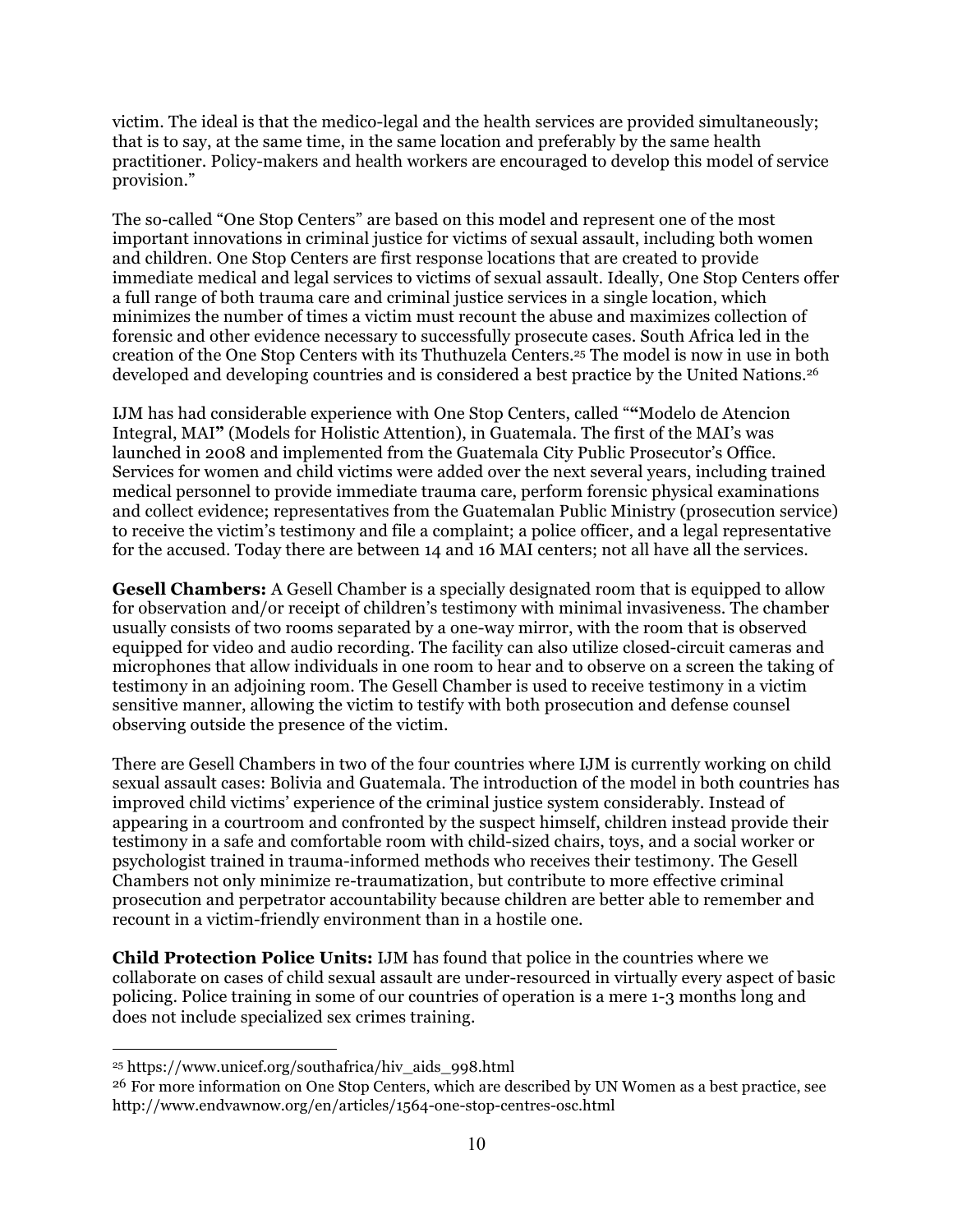Many countries are creating specialized units to address crimes against women and children. IJM has worked closely with specialized anti-human trafficking units of the Philippines National Police which were inaugurated in 2007 in the Cebu Region. Today the "Women and Children Protection" units of the Philippines National Police, which address sexual assault as well as trafficking, are deployed nationally and have made significant inroads against child sex trafficking and other crimes.

IJM has also experienced special units that are less effective. A key problem with women and child units is that officers are rotated in and out and rarely gain the experience needed to be truly specialized. Another problem IJM encounters is that units that are *named* as specialized may not actually be designated to handle sexual assault or women and children's issues exclusively. In one sexual assault unit with which IJM works closely, cases of child sexual assault lag and are uncompleted because investigators get pulled off of sex crimes to work on other kinds of criminal cases.

Another difficulty with police special units that investigate sex crimes is that there is a very high attrition rate, in part because officers are not being given staff care and suffer from constant interface with very difficult crimes. It is essential that governments and donors designate resources to preemptively address traumatic stress experienced by police and other officials within the criminal justice system who are exposed to sex crimes against children.

**Conclusion:** IJM has derived an important lesson from its service provision to child victims of sexual violence and its collaboration with justice officials to prosecute perpetrators. And that lesson is that in many countries, national child protection laws have almost no relevance to vulnerable children in underserved communities. We have also observed that there is no absence of excellent and detailed standards, guidance, and indicators for effective criminal justice response to violence against children and women. Rather, the substantial body of research and recommendations simply do not reach actual justice practitioners at the local level: the cop on the beat, the state medical examiner, the prosecutor who has hundreds of cases.

IJM has found that supporting justice officials on actual cases of child sexual assault is an effective means of building their professionalism, political will, and capacity to address terrible crimes against their nations' children. IJM has found in its direct collaboration with police, prosecutors, court personnel, and social welfare officials that trainings and protocols have the greatest impact when they are an integral part of actual casework that brings real relief to individual children and real accountability to those who perpetrated crimes against them.

## **Appendix 1, Summary of Protocol # 16-2013, issued by the Supreme Court of Justice, Guatemala**

The Supreme Court of Justice of Guatemala approved the Protocol for the reception of testimony from child victims and witnesses on May 8th, 2013. It was published in the state newspaper on May 16<sup>th</sup>, 2013. The purpose of this policy is to avoid re-traumatization of child victims, and to ensure the testimony of the crimes committed against them is documented in ways that can be later used at a court room. It mandates the use of the Gesell Chamber<sup>27</sup>, Closed Circuit interview rooms, video-conference, and other tools to receive and document testimony

1

<sup>27</sup> The Gesell Chamber is an area equipped to allow observation of interviews with two rooms separated by a glass-sided view, with audio and video recording capabilities. It allows judges, prosecutors, and defense attorneys to observe interviews with minors conducted by psychologists